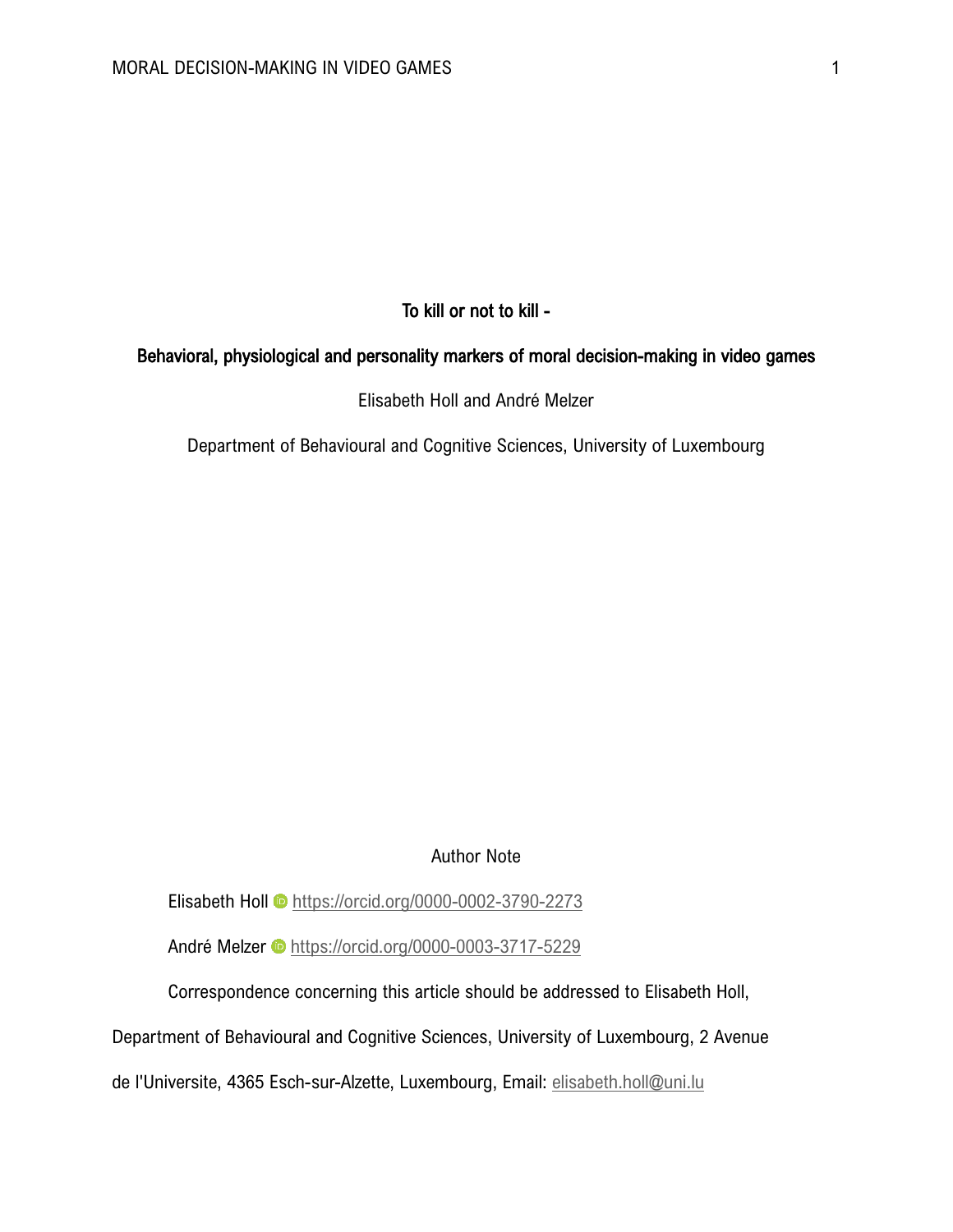#### Abstract (464 words)

Although the concept of morality reaches back to discussions in the ancient Greece of Aristotle and has been studied thoroughly by cognitive, developmental and moral psychologists for decades (Haidt & Joseph, 2007), novel and technology-based research on virtual reality and video games have now contributed substantially to the understanding of morality (e.g., Navarrete et al., 2012; Weaver & Lewis, 2012). Furthermore, there is an increasing popularity of moral gameplay (Consalvo et al., 2019), which provides players with the option of meaningful interactivity and high emotional engagement (Oliver et al., 2015). However, experiments on virtual, moral decision-making are still scarce, and in the context of gaming investigations they mostly focus on violent (im)morality (e.g., Hartmann & Vorderer, 2010). Furthermore, most studies involve self-reports or moral judgements (e.g., Haidt, 2001), thus lacking behavioral measures, such as actual moral decision-making (e.g., Tamborini et al., 2018). Unfortunately, only few experiments have further extended their methodological scope to include more objective measures that are less susceptible to social desirability, such as psychophysiology (e.g., de Jong et al., 2002; Krosch et al., 2012).

The current experimental lab study investigates behavioral, psychophysiological, and relevant personality patterns (e.g., empathy) in relation to moral decision-making in gaming. Among other research questions, we propose that although (a) players generally prefer to act morally sound (e.g., Weaver & Lewis, 2012), (b) playing an immoral character leads to more immoral decision-making than playing a moral character (e.g., Hartmann & Vorderer, 2010), and (c) decision-making under time pressure leads to a greater proportion of choosing moral (vs. immoral) options (e.g., Tinghög et al., 2016). Furthermore, we assume that traits like (d) empathy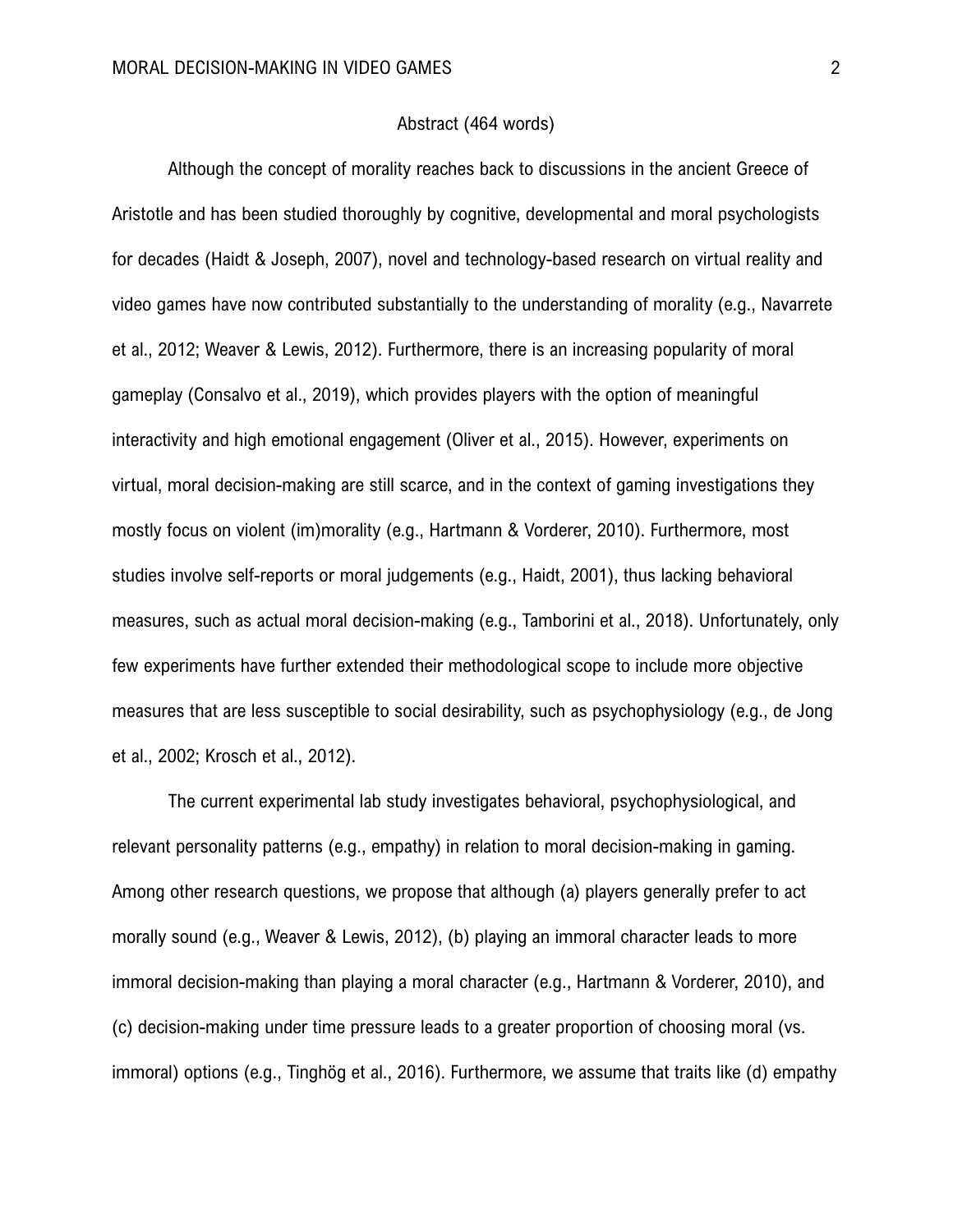### MORAL DECISION-MAKING IN VIDEO GAMES 3

decreases (e.g., Hartmann et al., 2010) and (e) trait moral disengagement increase immoral decision-making (e.g., Bandura et al., 1996). Lastly, we expect (f) different physiological patterns for moral versus immoral actions (cf. Krosch et al., 2012).

A final sample of *N* = 101 participants took part in a laboratory experiment at XXXXX. After giving consent, participants answered questionnaires on demographics, gaming habits, and relevant personality traits (e.g., empathy; Davis, 1983). After being cabled with a heart rate monitor, participants played one training and three experimental chapters of the video game *Detroit: Become Human* (approx. 55 min. total playing time) featuring up to 13 moral decisions. Before playing participants were randomly assigned to one of three conditions in which they played (1) a morally framed character, (2) an immorally framed character, or (3) a character without framing (control condition). After playing, participants filled out questionnaires evaluating the playing session. Subsequently, participants were thanked and renumerated.

Data analyses include, among other methods,  $\chi^2$ -tests, pooling functions, logistic regressions, and trend analyses. Results will be discussed with regard to existing theoretical models on moral gameplay (e.g., Melzer & Holl, 2021). Conclusions and implications for further studies will be drawn.

*Keywords*: morality, gaming, decision-making, empathy, psychophysiological measures